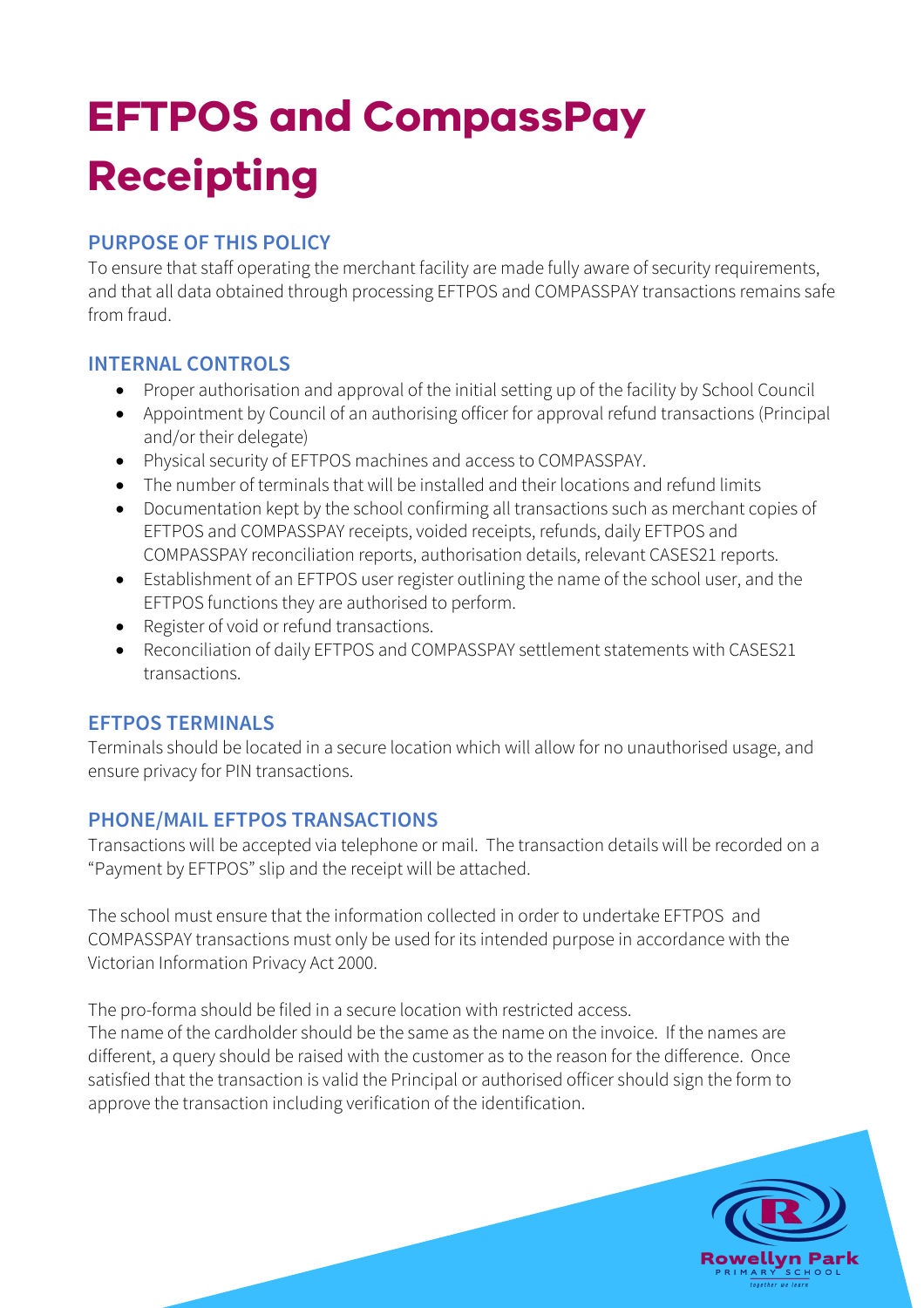Full card details including card number, expiry date and security code (when required) should be obtained and confirmed by discreetly reading them back to the customer and the transaction should be processed while customer is on the phone.

Both an EFTPOS and school receipt should be forwarded to the cardholder as their record of the transaction. Parents using COMPASSPAY are able to print a receipt directly from COMPASS once payment has been confirmed.

#### **PROCESSING TRANSACTIONS**

The school will only process transactions to accept school invoice payments i.e. family charges, sundry debtors, trading operation payments etc. The school will not undertake transactions which provide 'cash' to the customer as part of the transaction.

When processing a credit card transaction that requires a PIN, customers should be able to their PIN without risk of disclosure, and the PIN should NEVER be recorded by the school.

The school must ensure that the card number that is embossed on the card is free from alteration and that the card has not expired.

Receipts should be entered onto CASES21 at the time of the EFTPOS transaction and both original receipts (EFTPOS and CASES21) issued. In circumstances where this is not possible, a manual school receipt can be issued at the time, with the CASES21 receipt forwarded when it is entered on to the system. An authorised officer should reconcile all manual receipts to CASES21 to ensure all funds received by the school are receipted.

The school must always print both the merchant and customer copies of the receipt for both credit and debit card transactions, and retail the merchant copy for audit purposes.

## **INCORRECT TRANSACTION PROCESSING**

If it is determined, at the time of the transaction and prior to entering the receipt on CASES21, that an error has occurred, the school must "void" or "refund" the transaction via the EFTPOS terminal, referring to the instructions provided in the EFTPOS facility user guide.

- Void transactions must be processed on the same day as the original transaction. After that period it must be created as a refund.
- All documentation relating to the original transaction must be obtained.
- The void transaction must be signed by the cardholder
- Copies of both the original and voided transactions should be retained for audit purposes.
- The school copy should be signed by the authorised officer and, where possible, this should NOT be the operator who processed the original receipt. The transaction details should be recorded in the EFTPOS 'void transaction' register.

#### **BANKING**

- A separate batch is to be used for EFTPOS transactions.
- A Separate batch is to be used for COMPASSPAY batches
- The Settlement on the terminal at the beginning of the following day must match the total of the EFTPOS batches banked on that day.

### **INFORMATION TO BE RETAINED BY THE SCHOOL**

- Minutes of the school council meeting approving the use of the facility
- EFTPOS & COMPASSPAY policy approval by School Council